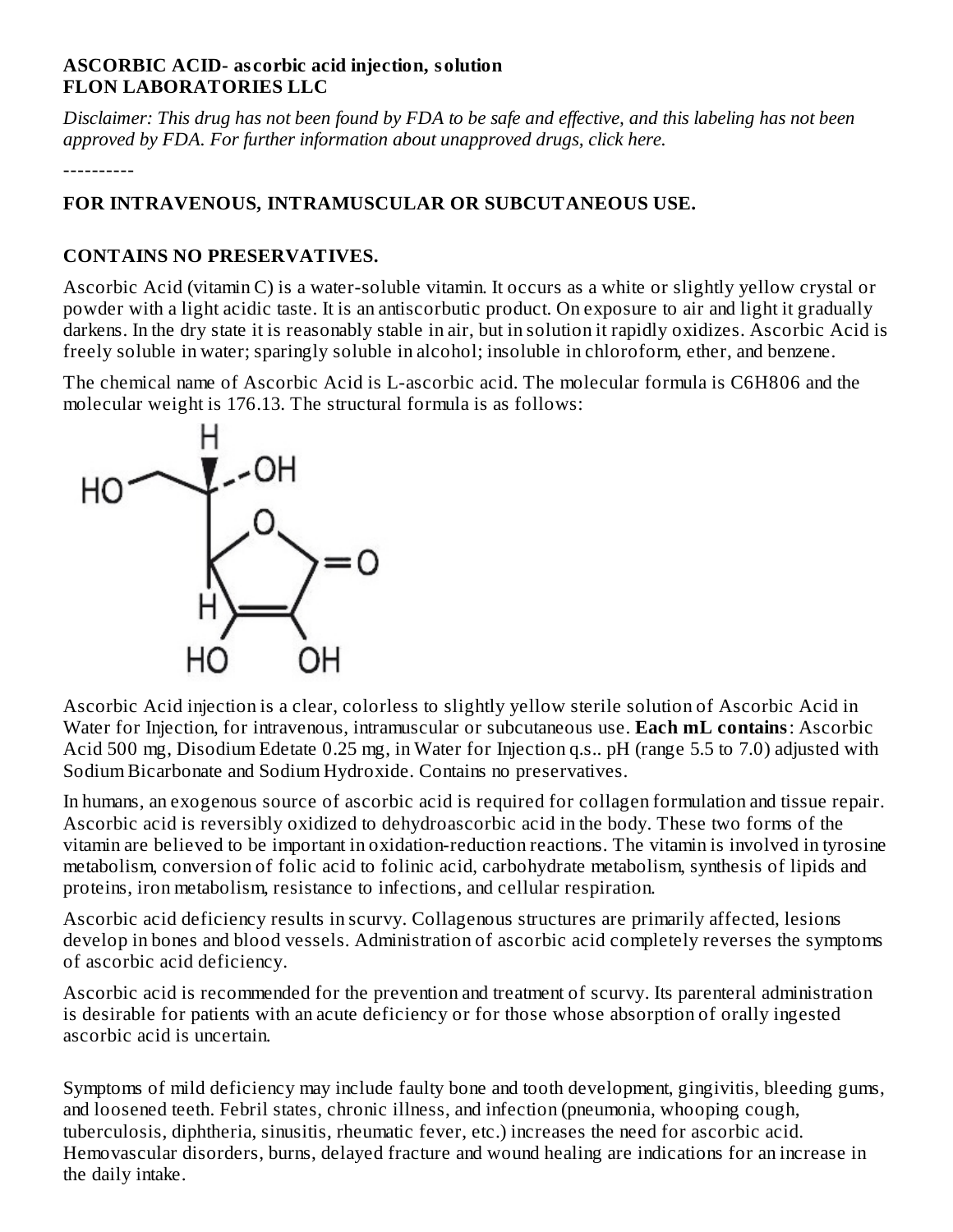There are no contraindications to the administration of ascorbic acid

Diabetics, patients prone to recurrent renal calculi, those undergoing stool occult blood tests and those on sodium restricted diets or anticoagulant therapy should not take excessive doses of ascorbic acid over an extended period of time.

**General Precautions**: Too-rapid intravenous injection is to be avoided.

**Laboratory Tests**: Diabetics taking more than 500 mg of ascorbic acid daily may obtain false reading of the urinary glucose test. No exogenous ascorbic acid should be ingested for 48 to 72 hours before amine dependent stool occult blood tests are conducted because possible false negative results may occur.

**Drug Interactions:** Limited evidence suggests that ascorbic acid may influence the intensity and duration of action of bishydroxycoumarin.

**Usage in Pregnancy** : Pregnancy Category C

Animal reproduction studies have not been conducted with Ascorbic Acid Injection. It is also not known whether Ascorbic Acid Injection can cause fetal harm when administered to a pregnant woman or can affect reproduction capacity. Ascorbic Acid Injection should be given to a pregnant woman only if clearly needed.

**Nursing Mothers**: Caution should be exercised when Ascorbic Acid Injection is administered to a nursing woman.

Transient mild soreness may occur at the site of intramuscular or subcutaneous injection. Too-rapid intravenous administration of the solution may cause temporary faintness or dizziness.

Ascorbic acid is usually administered orally. When oral administration is not feasible or when malabsorption is suspected, the drug may be administered intramuscularly, intravenously or subcutaneously. When given parenterally, utilization of the vitamin reportedly is best after IM administration, which is the preferred parenteral route.

For intravenous injection, dilution into a large volume parenteral such as Normal Saline or Glucose is recommended to minimize the adverse reactions associated with intravenous injection.

The average protective dose of ascorbic acid for adults is 70 to 150 mg daily. In the presence of scurvy, doses of 300 mg to 1 gram daily are recommended. However, as much as 6 grams have been administered parenterally to normal adults without evidence of toxicity.

To enhance wound-healing, doses of 300 to 500 mg daily for a week to ten days, both preoperatively and postoperatively, are generally considered adequate, although considerably larger amounts have been recommended. In the treatment of burns, doses are governed by the extent of tissue injury. For severe burns, daily doses of 1 to 2 grams are recommended. In other conditions in which the need for ascorbic acid is increased, three to five times the daily optimum allowances appear to be adequate.

#### **WARNING**

PRESSURE MAY DEVELOP WITHIN THE VIAL UPON STORAGE.

Exercise care when withdrawing and/or relieve pressure by first inserting sterile empty syringe into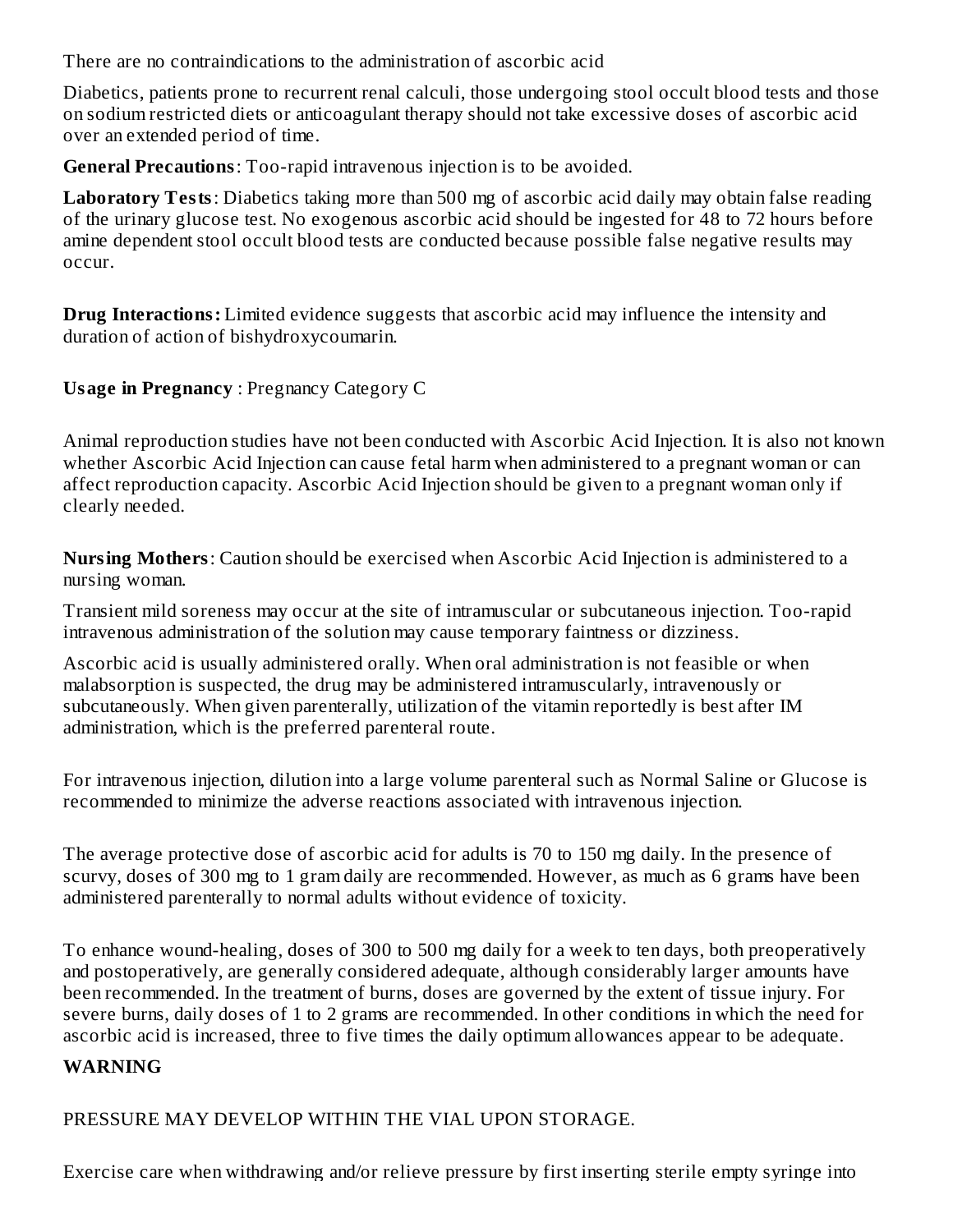vial thus allowing pressure to equilibrate.

When using dispensing vials use aseptic technique. Dispense entire contents in aliquots under a laminar flow hood without delay or within 4 hours after entry or discard remaining content after first withdrawal. Prepare stoppers with a suitable antiseptic solution. Do not use unless solution is clear and seal is intact.

Parenteral drug products should be inspected visually for particulate matter and discoloration prior to administration, whenever the solution and container permit.

## **As corbic Acid for Injection, USP (500 mg/mL)**

NDC 71414-115-01 50 mL Sterile Dispensing Vial, individually packaged RX only

**PROTECT FROM LIGHT. STORE IN CARTON UNTIL TIME OF USE**: Store between  $2^{\circ}$  to  $8^{\circ}$  C (36 $^{\circ}$  to 46 $^{\circ}$  F).

Manufactured for:

#### **FLON LABORATORIES LLC**

Elkhorn, NE 68022 U.S.A www.flonlabs.com

115PI

Rev.0517

**NDC 71414-115-01 50mL**

**As corbic Acid Injection, USP 500 mg/mL**

**For Intravenous, Intramus cular or Subcutaneous Us e**

**Rx only Via**l

**Each mL contains:** Absorbic Acid 500 mg, Disodium Edetate 0.25 mg, in Water for Injection q.s.. pH (range 5.5 to 7.0) adjusted with Sodium Bicarbonate and Sodium Hydroxide.

Contains no preservatives.

**USUAL ADULT DOSAGE**: See package insert for full prescribing information.

**WARNING:** Use aseptic techniques. Dispense entire contents in aliquots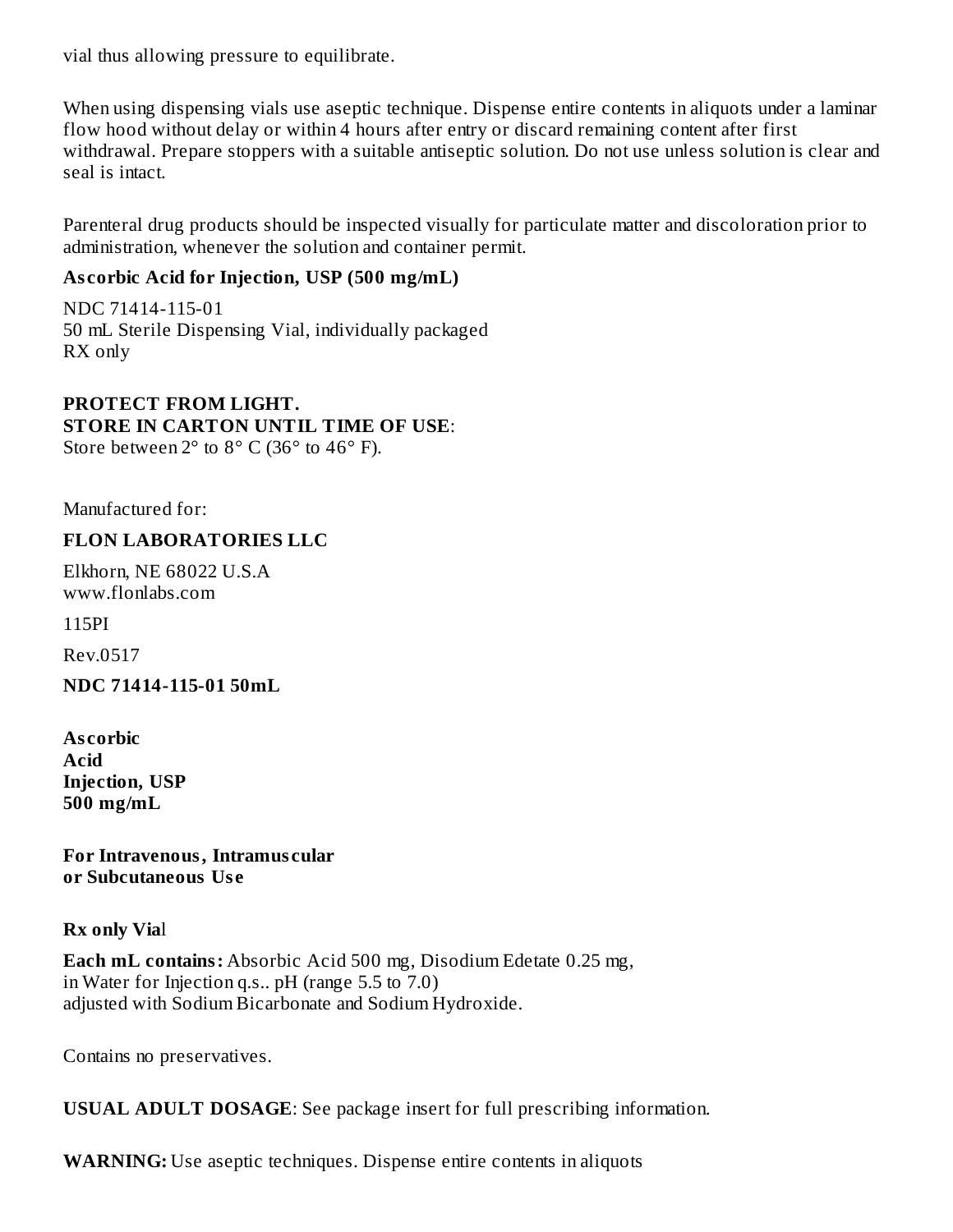under a laminar flow hood without delay or within 4 hours after entry, or discard remaining contents after first withdrawal. Prepare stoppers with a suitable antiseptic solution. Do not use unless solution is clear and seal is intact.

# **STORE BETWEEN 2° TO 8°C (36° TO 46°F).**

Store in carton until time of use.

#### **PROTECT FROM LIGHT.**

PRESSURE MAY DEVELOP UPON STORAGE. EXCERCISE CARE WHEN WITHDRAWING.

Manufactured for: FLON Laboratories LLC Elkhorn, NE 68022 U.S.A. www.flonlabs.com Rev: 05/17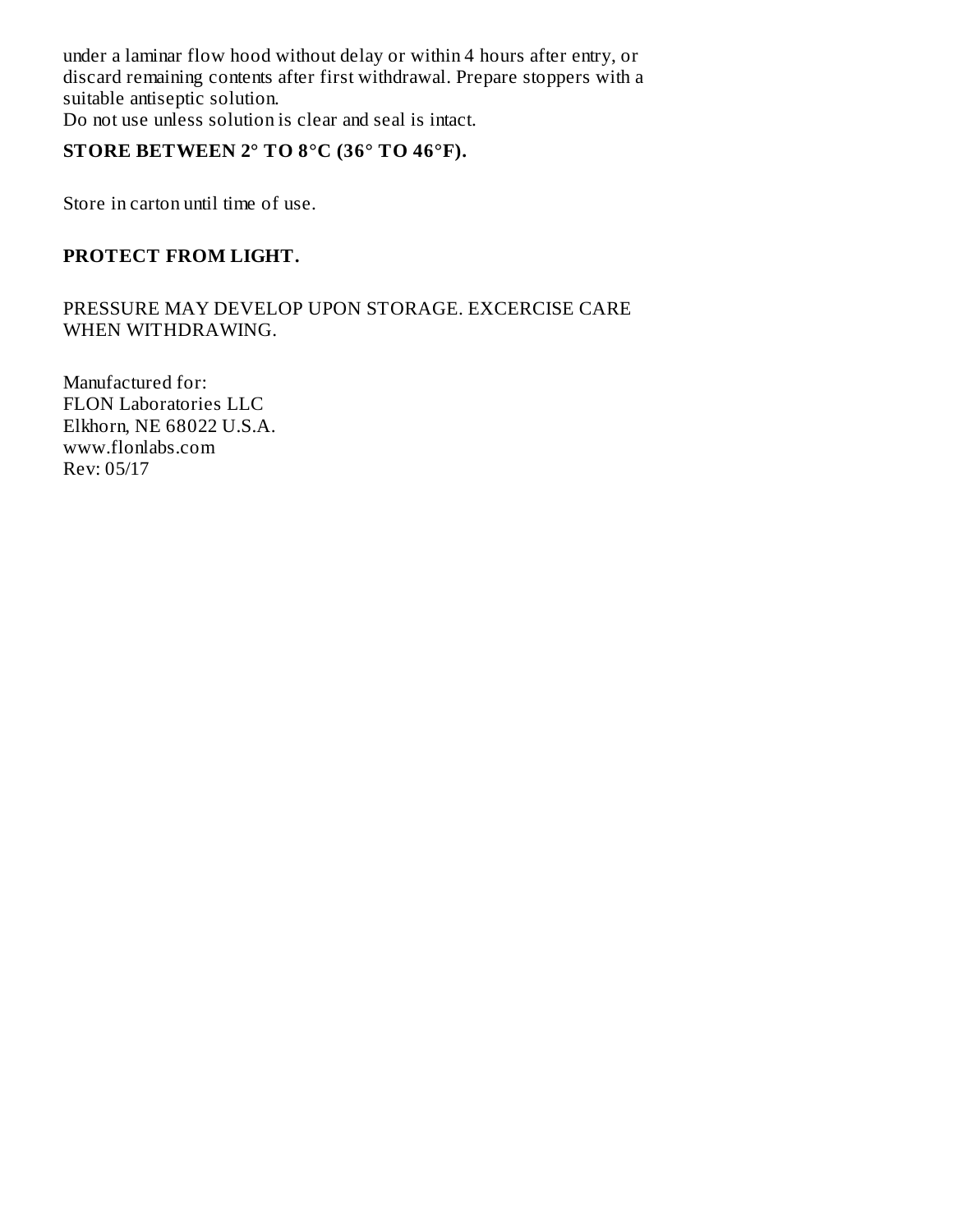

| <b>ASCORBIC ACID</b>                   |                                                    |                              |                   |  |  |  |  |
|----------------------------------------|----------------------------------------------------|------------------------------|-------------------|--|--|--|--|
| ascorbic acid injection, solution      |                                                    |                              |                   |  |  |  |  |
|                                        |                                                    |                              |                   |  |  |  |  |
| <b>Product Information</b>             |                                                    |                              |                   |  |  |  |  |
| <b>Product Type</b>                    | HUMAN PRESCRIPTION DRUG                            | <b>Item Code</b><br>(Source) | NDC:71414-<br>115 |  |  |  |  |
| <b>Route of Administration</b>         | INTRAMUSCULAR, SUBCUTANEOUS,<br><b>INTRAVENOUS</b> |                              |                   |  |  |  |  |
|                                        |                                                    |                              |                   |  |  |  |  |
| <b>Active Ingredient/Active Moiety</b> |                                                    |                              |                   |  |  |  |  |